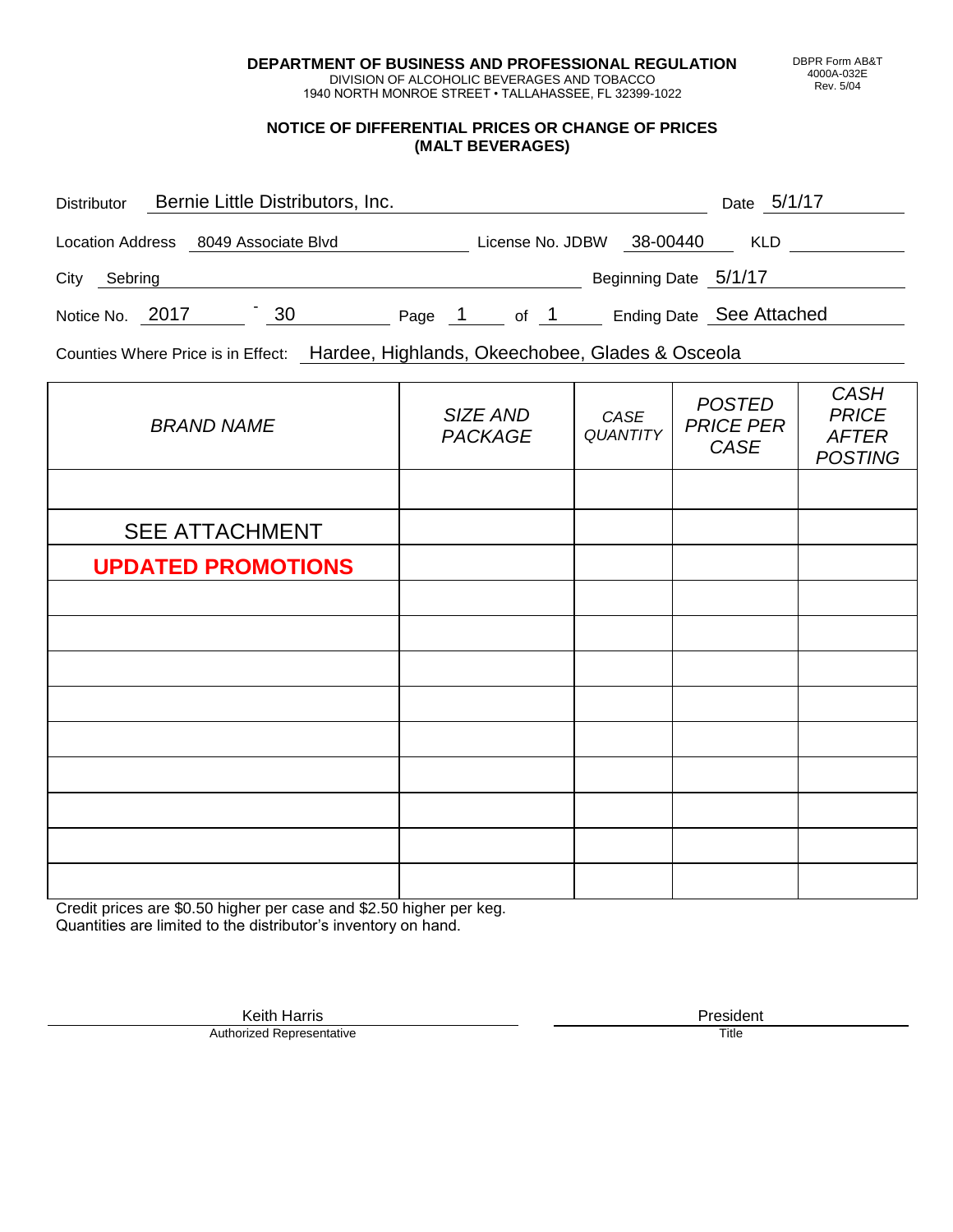|                                                                                   |                      |          |                      |         | Posted Frontline |                 |            |                  |
|-----------------------------------------------------------------------------------|----------------------|----------|----------------------|---------|------------------|-----------------|------------|------------------|
| <b>Brands</b>                                                                     | Package              | Start    | Stop                 | Price   | Price            | Qty             | Premise    | Comment          |
| Bud, Bud Lt                                                                       | 24/8oz Can           | 03/13/17 | 07/02/17             | \$12.30 | \$13.25          | $5-19$          | Off        |                  |
| Bud, Bud Lt                                                                       | $24/8$ oz Can        | 03/13/17 | 07/02/17             | \$11.40 | \$13.25          | $20+$           | Off        |                  |
| Bud & Bud Lt                                                                      | 24/8oz Can 2/12      | 03/13/17 | 07/02/17             | \$13.10 | \$13.60          | $5-19$          | Off        |                  |
| Bud & Bud Lt                                                                      | 24/8oz Can 2/12      | 03/13/17 | 07/02/17             | \$12.20 | \$13.60          | $20+$           | Off        |                  |
|                                                                                   |                      |          |                      |         |                  |                 |            |                  |
| Michelob Ultra                                                                    | 24/8oz Can 2/12      | 03/13/17 | 07/02/17             | \$13.50 | \$14.45          | $5-19$          | Off        |                  |
| Michelob Ultra                                                                    | 24/8oz Can 2/12      | 03/13/17 | 07/02/17             | \$12.20 | \$14.45          | $20+$           | Off        |                  |
|                                                                                   |                      |          |                      |         |                  |                 |            |                  |
| Michelob Ultra                                                                    | 24/8oz Can           | 03/13/17 | 07/02/17<br>07/02/17 | \$12.70 | \$14.35          | $5-19$<br>$20+$ | Off<br>Off |                  |
| Michelob Ultra<br>Brands & Packages above may be mixed and matched to achieve qty | 24/8oz Can           | 03/13/17 |                      | \$11.40 | \$14.35          |                 |            |                  |
|                                                                                   |                      |          |                      |         |                  |                 |            |                  |
| Bud, Bud Lt, Select, Select 55                                                    | 24/12oz Can/LNR 4/6  | 04/03/17 | 04/16/17             | 21.60   | 23.80            | $10+$           | Off        |                  |
|                                                                                   |                      |          |                      |         |                  |                 |            |                  |
| Michelob, Michelob Lt, Michelob Amberbock                                         | 24/12oz LNNR 4/6     | 04/03/17 | 04/16/17             | 21.60   | 24.55            | $10+$           | Off        |                  |
|                                                                                   |                      |          |                      |         |                  |                 |            |                  |
| <b>Land Shark</b>                                                                 | 24/12oz LNNR 4/6     | 04/03/17 | 04/16/17             | 15.85   | 24.55            | $10+$           | Off        |                  |
| Brands & Packages above may be mixed and matched to achieve qty                   |                      |          |                      |         |                  |                 |            |                  |
|                                                                                   |                      |          |                      |         |                  |                 |            |                  |
| Bud, Bud Lt, Select, Select 55                                                    | 24/12oz Can/LNR 4/6  | 04/17/17 | 07/02/17             | 21.60   | 23.80            | $10+$           | Off        |                  |
|                                                                                   |                      |          |                      |         |                  | $10+$           | Off        |                  |
| Michelob, Michelob Lt, Michelob Amberbock                                         | 24/12oz LNNR 4/6     | 04/17/17 | 07/02/17             | 21.60   | 24.55            |                 |            |                  |
| Land Shark                                                                        | 24/12oz LNNR 4/6     | 04/17/17 | 07/02/17             | 21.60   | 24.55            | 10-111          | Off        |                  |
| <b>Land Shark</b>                                                                 | 24/12oz LNNR 4/6     | 04/17/17 | 07/02/17             | 20.25   | 24.55            | $112+$          | Off        |                  |
| Brands & Packages above may be mixed and matched to achieve qty                   |                      |          |                      |         |                  |                 |            |                  |
|                                                                                   |                      |          |                      |         |                  |                 |            |                  |
| Bud. Bud Lt. Select. Select 55                                                    | 24/12oz Can/LNR 4/6  | 06/19/17 | 06/25/17             | 21.60   | 23.80            | $10+$           | Off        |                  |
|                                                                                   |                      |          |                      |         |                  |                 |            |                  |
| Michelob, Michelob Lt, Michelob Amberbock                                         | 24/12oz LNNR 4/6     | 06/19/17 | 06/25/17             | 21.60   | 24.55            | $10+$           | Off        |                  |
|                                                                                   |                      |          |                      |         |                  |                 |            |                  |
| <b>Land Shark</b>                                                                 | 24/12oz LNNR 4/6     | 06/19/17 | 06/25/17             | 16.50   | 24.55            | $10+$           | Off        |                  |
| Brands & Packages above may be mixed and matched to achieve qty                   |                      |          |                      |         |                  |                 |            |                  |
|                                                                                   |                      |          |                      |         |                  |                 |            |                  |
| Bud, Bud Lt, Select, Select 55                                                    | 24/12oz Can/LNR 4/6  | 06/26/17 | 07/02/17             | 21.60   | 23.80            | $10+$           | Off        |                  |
|                                                                                   |                      |          |                      |         |                  |                 |            |                  |
| Michelob, Michelob Lt, Michelob Amberbock                                         | 24/12oz LNNR 4/6     | 06/26/17 | 07/02/17             | 21.60   | 24.55            | $10+$           | Off        |                  |
|                                                                                   |                      |          |                      |         |                  |                 |            |                  |
| <b>Land Shark</b>                                                                 | 24/12oz LNNR 4/6     | 06/26/17 | 07/02/17             | 21.60   | 24.55            | 10-111          | Off        |                  |
| <b>Land Shark</b>                                                                 | 24/12oz LNNR 4/6     | 06/26/17 | 07/02/17             | 20.25   | 24.55            | $112+$          | Off        |                  |
| Brands & Packages above may be mixed and matched to achieve qty                   |                      |          |                      |         |                  |                 |            |                  |
| Bud. Bud Lt                                                                       |                      |          |                      |         |                  |                 |            |                  |
| Brands & Packages above may be mixed and matched to achieve qty                   | 24/16oz Can 6/4      | 09/12/16 | 07/02/17             | 22.65   | 25.65            | $5+$            | On & Off   |                  |
|                                                                                   |                      |          |                      |         |                  |                 |            |                  |
| Bud, Bud Lt                                                                       | 24/16oz Can 3/8      | 05/08/17 | 05/20/17             | 19.45   | 25.20            | $25+$           | Off        |                  |
| Michelob Ultra                                                                    | 24/16oz Can 3/8      | 05/08/17 | 05/20/17             | 19.45   | 27.10            | $25+$           | Off        |                  |
| Brands & Packages above may be mixed and matched to achieve qty                   |                      |          |                      |         |                  |                 |            |                  |
|                                                                                   |                      |          |                      |         |                  |                 |            |                  |
| Bud, Bud Lt                                                                       | 24/16oz CALNR 3/8    | 04/03/17 | 04/16/17             | 23.45   | 27.60            | $30+$           | Off        |                  |
|                                                                                   |                      |          |                      |         |                  |                 |            |                  |
| <b>Bud, Bud Lt</b>                                                                | 24/16oz CALNR 3/8    | 05/01/17 | 05/14/17             | 23.45   | 27.60            | $30+$           | Off        | <b>Cancelled</b> |
| Brands & Packages above may be mixed and matched to achieve qty                   |                      |          |                      |         |                  |                 |            |                  |
|                                                                                   |                      |          |                      |         |                  |                 |            |                  |
| Bud. Bud Lt                                                                       | 24/16oz Can          | 09/12/16 | 07/02/17             | 20.90   | 27.60            | $30+$           | Off        |                  |
| Brands & Packages above may be mixed and matched to achieve qty                   |                      |          |                      |         |                  |                 |            |                  |
|                                                                                   |                      |          |                      |         |                  |                 |            |                  |
| Bud, Bud Lt, Select & Select 55                                                   | 18pk/12oz Can & LNNR | 09/12/16 | 04/30/17             | 14.80   | 16.90            | $20+$           | Off        |                  |
|                                                                                   |                      |          |                      |         |                  |                 |            |                  |
| Bud, Bud Lt, Select & Select 55                                                   | 18pk/12oz Can & LNNR | 05/01/17 | 05/14/17             | 13.95   | 16.90            | $20+$           | Off        |                  |
| Bud, Bud Lt, Select & Select 55                                                   | 18pk/12oz Can & LNNR | 05/15/17 |                      | 14.80   | 16.90            | $20+$           | Off        |                  |
|                                                                                   |                      |          | 05/28/17             |         |                  |                 |            |                  |
| Bud, Bud Lt, Select & Select 55                                                   | 18pk/12oz Can & LNNR | 05/29/17 | 06/11/17             | 13.95   | 16.90            | $20+$           | Off        |                  |
|                                                                                   |                      |          |                      |         |                  |                 |            |                  |
| Bud, Bud Lt, Select & Select 55                                                   | 18pk/12oz Can & LNNR | 06/12/17 | 07/02/17             | 14.80   | 16.90            | $20+$           | Off        |                  |
| Brands & Packages above may be mixed and matched to achieve qty                   |                      |          |                      |         |                  |                 |            |                  |
|                                                                                   |                      |          |                      |         |                  |                 |            |                  |
| Bud, Bud Lt, Select & Select 55                                                   | 24/12oz LNNR 2/12    | 09/12/16 | 07/02/17             | 21.55   | 22.50            | $10+$           | On         |                  |
| Brands & Packages above may be mixed and matched to achieve qty                   |                      |          |                      |         |                  |                 |            |                  |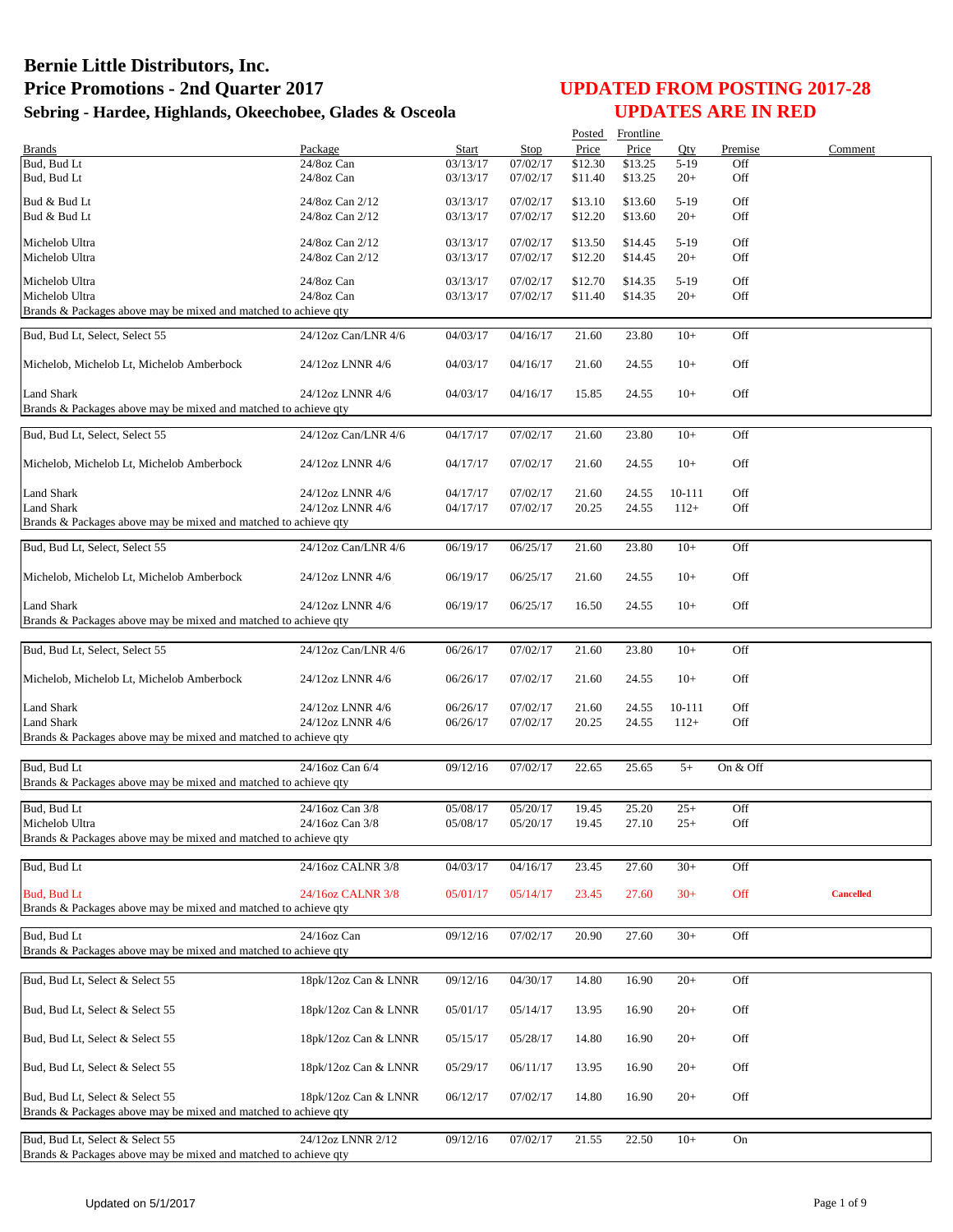|                                                                                                    |                                        |                      |                      | Posted         | Frontline      |                   |            |         |
|----------------------------------------------------------------------------------------------------|----------------------------------------|----------------------|----------------------|----------------|----------------|-------------------|------------|---------|
| <b>Brands</b>                                                                                      | Package                                | Start                | Stop                 | Price          | Price          | Oty               | Premise    | Comment |
| Bud, Bud Lt, Select & Select 55<br>Brands & Packages above may be mixed and matched to achieve qty | 24/12oz Can & LNNR 2/12                | 03/22/17             | 05/17/17             | 21.55          | 22.50          | $10+$             | Off        |         |
|                                                                                                    |                                        |                      |                      |                |                |                   |            |         |
| Bud, Bud Lt, Select & Select 55                                                                    | 24/12oz Can & LNNR 2/12                | 05/18/17             | 05/28/17             | 21.55          | 22.50          | 10-49             | Off        |         |
| Bud, Bud Lt, Select & Select 55                                                                    | 24/12oz Can & LNNR 2/12                | 05/18/17             | 05/28/17             | 17.80          | 22.50          | $50+$             | Off        |         |
| Bud & Bud Light                                                                                    | 24/16oz CALNR 3/8                      | 05/18/17             | 05/28/17             | 25.45          | 27.60          | $1+$              | Off        |         |
| Michelob, Mich Lt, Ultra, Ultra Amber, Amber Bock,                                                 |                                        |                      |                      |                |                |                   |            |         |
| Ultra Lime<br>Michelob, Mich Lt, Ultra, Ultra Amber, Amber Bock,                                   | 24/12oz Can & LNNR 2/12                | 05/18/17             | 05/28/17             | 23.90          | 24.85          | 5-49              | Off        |         |
| Ultra Lime                                                                                         | 24/12oz Can & LNNR 2/12                | 05/18/17             | 05/28/17             | 17.80          | 24.85          | $50+$             | Off        |         |
| Michelob Ultra<br>Brands & Packages above may be mixed and matched to achieve qty                  | 24/16oz CALNR 3/8                      | 05/18/17             | 05/28/17             | 35.85          | 37.25          | $5+$              | Off        |         |
|                                                                                                    |                                        |                      |                      |                |                |                   |            |         |
| Bud, Bud Lt, Select & Select 55<br>Brands & Packages above may be mixed and matched to achieve qty | 24/12oz Can & LNNR 2/12                | 05/29/17             | 06/21/17             | 21.55          | 22.50          | $10+$             | Off        |         |
| Bud, Bud Lt, Select & Select 55                                                                    | 24/12oz Can & LNNR 2/12                | 06/22/17             | 07/02/17             | 21.55          | 22.50          | 10-49             | Off        |         |
| Bud, Bud Lt, Select & Select 55                                                                    | 24/12oz Can & LNNR 2/12                | 06/22/17             | 07/02/17             | 17.80          | 22.50          | $50+$             | Off        |         |
| Bud & Bud Light                                                                                    | 24/16oz CALNR 3/8                      | 06/22/17             | 07/02/17             | 25.45          | 27.60          | $1+$              | Off        |         |
| Michelob, Mich Lt, Ultra, Ultra Amber, Amber Bock,                                                 |                                        |                      |                      |                |                |                   |            |         |
| Ultra Lime<br>Michelob, Mich Lt, Ultra, Ultra Amber, Amber Bock,                                   | 24/12oz Can & LNNR 2/12                | 06/22/17             | 07/02/17             | 23.90          | 24.85          | 5-49              | Off        |         |
| Ultra Lime                                                                                         | 24/12oz Can & LNNR 2/12                | 06/22/17             | 07/02/17             | 17.80          | 24.85          | $50+$             | Off        |         |
| Michelob Ultra<br>Brands & Packages above may be mixed and matched to achieve qty                  | 24/16oz CALNR 3/8                      | 06/22/17             | 07/02/17             | 35.85          | 37.25          | $5+$              | Off        |         |
|                                                                                                    |                                        |                      |                      |                |                |                   |            |         |
| Bud, Bud Lt, Select & Select 55                                                                    | $24/12$ oz Can                         | 09/12/16             | 07/02/17             | 20.75          | 22.60          | 10-44             | Off        |         |
| Bud, Bud Lt, Select & Select 55                                                                    | $24/12$ oz Can                         | 09/12/16             | 07/02/17             | 19.75          | 22.60          | $45+$             | Off        |         |
| Bud, Bud Lt,                                                                                       | 24/12oz LNNR                           | 09/12/16             | 07/02/17             | 20.75          | 22.60          | 10-44             | Off        |         |
| Bud, Bud Lt,                                                                                       | 24/12oz LNNR                           | 09/12/16             | 07/02/17             | 19.75          | 22.60          | $45+$             | Off        |         |
|                                                                                                    |                                        |                      |                      |                |                |                   |            |         |
| <b>Bud Light Lime</b>                                                                              | 24/12oz LNNR/Can                       | 09/12/16             | 07/02/17             | 22.20          | 24.10          | 10-44             | Off        |         |
| <b>Bud Light Lime</b>                                                                              | 24/12oz LNNR/Can                       | 09/12/16             | 07/02/17             | 19.75          | 24.10          | $45+$             | Off        |         |
| Michelob Ultra                                                                                     | 24/12oz Can & LNNR                     | 09/12/16             | 07/02/17             | 22.20          | 24.10          | 10-44             | Off        |         |
| Michelob Ultra                                                                                     | 24/12oz Can & LNNR                     | 09/12/16             | 07/02/17             | 20.70          | 24.10          | $45+$             | Off        |         |
| Brands & Packages above may be mixed and matched to achieve qty                                    |                                        |                      |                      |                |                |                   |            |         |
| Bud, Bud Light, Select<br>Brands & Packages above may be mixed and matched to achieve qty          | 24/16oz ALNR/CALNR                     | 01/02/17             | 07/02/17             | \$21.55        | \$28.50        | $144+$            | On         |         |
|                                                                                                    |                                        |                      |                      |                |                |                   |            |         |
| Bud, Bud Lt<br>Brands & Packages above may be mixed and matched to achieve qty                     | 24/16oz CALNR                          | 09/12/16             | 07/02/17             | 24.85          | 28.50          | $98+$             | Off        |         |
| Bud, Bud Lt                                                                                        | 20/16oz CALNR                          | 02/06/17             | 07/02/17             | 17.95          | 23.00          | $33+$             | Off        |         |
| Bud, Bud Lt<br>Brands & Packages above may be mixed and matched to achieve qty                     | 20/16oz CALNR                          | 04/17/17             | 07/02/17             | 17.45          | 23.00          | $66+$             | Off        |         |
| Bud Lt Lime & Platinum                                                                             | 24/16 CALNR 3/8                        | 03/27/17             | 07/02/17             | 30.67          | 36.15          | $10+$             | On         |         |
| Brands & Packages above may be mixed and matched to achieve qty                                    |                                        |                      |                      |                |                |                   |            |         |
| Oculto<br>Brands & Packages above may be mixed and matched to achieve gty                          | 24/12oz LNNR 2/12                      | 09/12/16             | 07/02/17             | 26.65          | 29.90          | $20+$             | Off        |         |
|                                                                                                    |                                        |                      |                      |                |                |                   |            |         |
| BL Lime, Platinum, Black Crown, Mich Lt & Ultra<br>BL Lime, Platinum, Black Crown, Mich Lt & Ultra | 18/12oz LNNR/Cans<br>18/12oz LNNR/Cans | 09/12/16<br>09/12/16 | 04/30/17<br>04/30/17 | 16.95<br>15.85 | 18.45<br>18.45 | $5 - 59$<br>$60+$ | Off<br>Off |         |
| Mich Ultra & Light                                                                                 | 18/12oz LNNR/Cans                      | 05/01/17             | 07/02/17             | 16.95          | 18.45          | 5 - 59            | Off        |         |
| Mich Ultra & Light<br>Brands & Packages above may be mixed and matched to achieve qty              | 18/12oz LNNR/Cans                      | 05/01/17             | 07/02/17             | 15.85          | 18.45          | $60+$             | Off        |         |
|                                                                                                    |                                        |                      |                      |                |                |                   |            |         |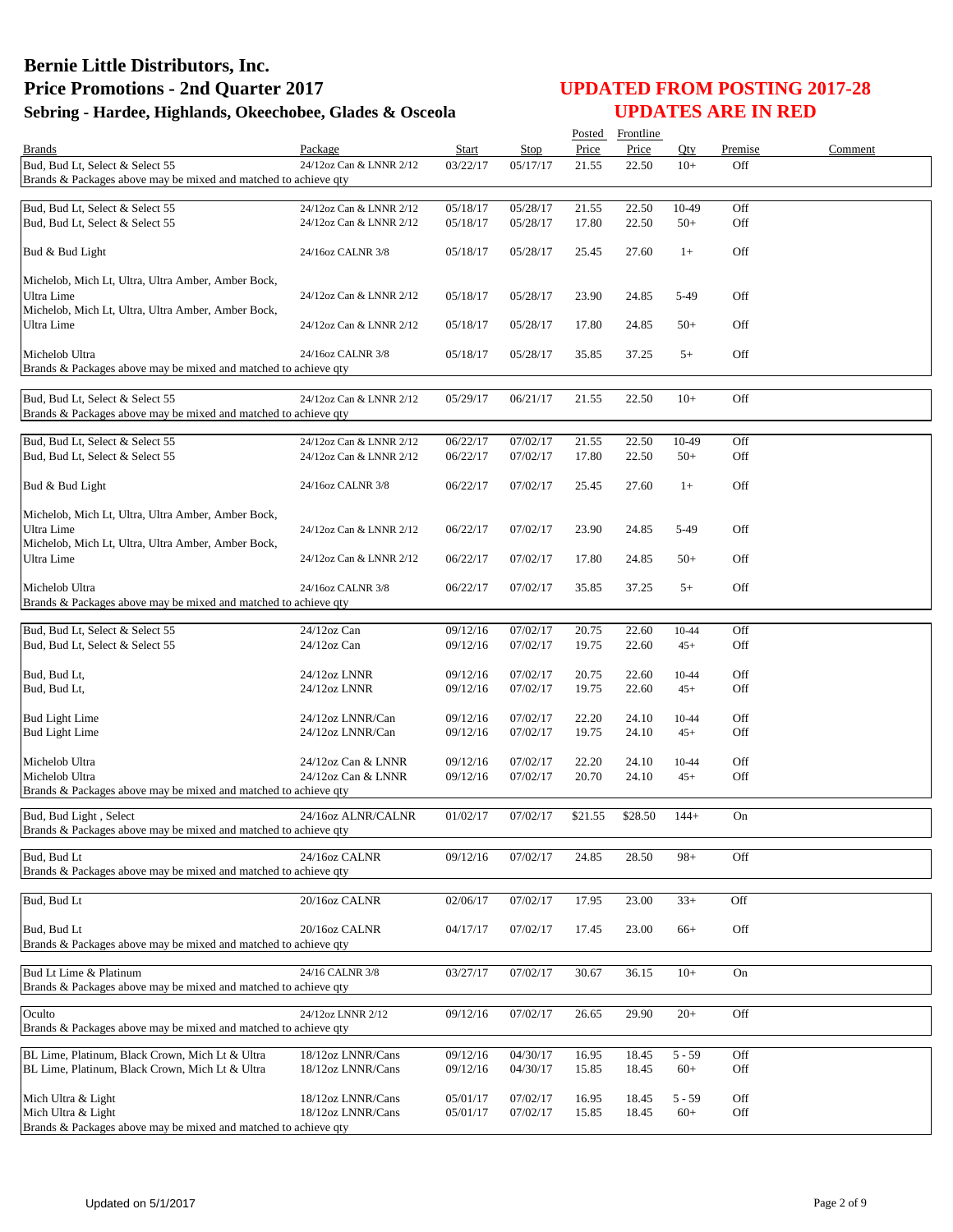|                                                                               |                                            |                      |                      |                | Posted Frontline |                  |            |         |
|-------------------------------------------------------------------------------|--------------------------------------------|----------------------|----------------------|----------------|------------------|------------------|------------|---------|
| <b>Brands</b><br>Mich, Mic Lt, Ultra, Ultra Amber, Amberbock & Ultra          | Package                                    | Start                | Stop                 | Price          | Price            | Qty              | Premise    | Comment |
| Lime Cactus                                                                   | 24/12oz Can/LNNR 2/12                      | 11/24/16             | 05/17/17             | 23.90          | 24.85            | $5+$             | Off        |         |
| Michelob Ultra                                                                | 24/16oz CALNR 3/8                          | 11/24/16             | 05/17/17             | 35.85          | 37.25            | $5+$             | Off        |         |
| Brands & Packages above may be mixed and matched to achieve qty               |                                            |                      |                      |                |                  |                  |            |         |
|                                                                               |                                            |                      |                      |                |                  |                  |            |         |
| Mich, Mic Lt, Ultra, Ultra Amber, Amberbock & Ultra                           |                                            |                      |                      |                |                  |                  |            |         |
| Lime Cactus<br>Michelob Ultra                                                 | 24/12oz Can/LNNR 2/12<br>24/16oz CALNR 3/8 | 05/29/17<br>05/29/17 | 06/21/17<br>06/21/17 | 23.90<br>35.85 | 24.85<br>37.25   | $5+$<br>$5+$     | Off<br>Off |         |
| Brands & Packages above may be mixed and matched to achieve qty               |                                            |                      |                      |                |                  |                  |            |         |
|                                                                               |                                            |                      |                      |                |                  |                  |            |         |
| BL Lime, Platinum, Black Crown & Landshark                                    | 24/12oz LNNR 2/12                          | 09/12/16             | 07/02/17             | 20.45          | 24.10            | $10+$            | <b>ON</b>  |         |
| BL Lime, Platinum & Landshark                                                 | 24/12oz Cans 2/12                          | 09/12/16             | 07/02/17             | 20.45          | 24.10            | $10+$            | <b>ON</b>  |         |
| Brands & Packages above may be mixed and matched to achieve qty               |                                            |                      |                      |                |                  |                  |            |         |
| BL Lime, Platinum & Black Crown                                               | 24/12oz Cans/LNNR 2/12                     | 03/22/17             | 04/30/17             | 23.15          | 24.10            | $1+$             | Off        |         |
|                                                                               |                                            |                      |                      |                |                  |                  |            |         |
| BLL Rita Family (Lime, Straw, Mango, Raz, Orange, Grape,                      |                                            |                      |                      |                |                  |                  | Off        |         |
| Peach & Seasonal)<br>BLL Rita Family (Lime, Straw, Mango, Raz, Orange, Grape, | 24/8oz Can 2/12                            | 03/22/17             | 04/30/17             | 23.15          | 24.10            | $1-6$            |            |         |
| Peach & Seasonal)                                                             | 24/8oz Can 2/12                            | 03/22/17             | 04/30/17             | 21.30          | 24.10            | $7+$             | Off        |         |
| Brands & Packages above may be mixed and matched to achieve qty               |                                            |                      |                      |                |                  |                  |            |         |
| BL Lime, Platinum & Black Crown                                               | 24/12oz Cans/LNNR 2/12                     | 05/01/17             | 05/07/17             | 23.15          | 24.10            | $1+$             | Off        |         |
|                                                                               |                                            |                      |                      |                |                  |                  |            |         |
| BLL Rita Family (Lime, Straw, Mango, Raz, Orange, Grape,                      |                                            |                      |                      |                |                  |                  |            |         |
| Peach & Seasonal)                                                             | 24/8oz Can 2/12                            | 05/01/17             | 05/07/17             | 23.15          | 24.10            | $1-6$            | Off        |         |
| BLL Rita Family (Lime, Straw, Mango, Raz, Orange, Grape,                      |                                            |                      |                      |                |                  |                  |            |         |
| Peach & Seasonal)                                                             | 24/8oz Can 2/12                            | 05/01/17             | 05/07/17             | 21.30          | 24.10            | $7 - 26$         | Off        |         |
| BLL Rita Family (Lime, Straw, Mango, Raz, Orange, Grape,<br>Peach & Seasonal) | 24/8oz Can 2/12                            | 05/01/17             | 05/07/17             | 13.70          | 24.10            | $27+$            | Off        |         |
| Brands & Packages above may be mixed and matched to achieve qty               |                                            |                      |                      |                |                  |                  |            |         |
| BL Lime, Platinum & Black Crown                                               | 24/12oz Cans/LNNR 2/12                     | 05/08/17             | 06/25/17             | 23.15          | 24.10            | $1+$             | Off        |         |
|                                                                               |                                            |                      |                      |                |                  |                  |            |         |
| BLL Rita Family (Lime, Straw, Mango, Raz, Orange, Grape,                      |                                            |                      |                      |                |                  |                  |            |         |
| Peach & Seasonal)                                                             | 24/8oz Can 2/12                            | 05/08/17             | 06/25/17             | 23.15          | 24.10            | $1-6$            | Off        |         |
| BLL Rita Family (Lime, Straw, Mango, Raz, Orange, Grape,                      |                                            |                      |                      |                |                  |                  |            |         |
| Peach & Seasonal)                                                             | 24/8oz Can 2/12                            | 05/08/17             | 06/25/17             | 21.30          | 24.10            | $7+$             | Off        |         |
| Brands & Packages above may be mixed and matched to achieve qty               |                                            |                      |                      |                |                  |                  |            |         |
| BL Lime, Platinum & Black Crown                                               | 24/12oz Cans/LNNR 2/12                     | 06/26/17             | 07/02/17             | 23.15          | 24.10            | $1+$             | Off        |         |
|                                                                               |                                            |                      |                      |                |                  |                  |            |         |
| BLL Rita Family (Lime, Straw, Mango, Raz, Orange, Grape,<br>Peach & Seasonal) | 24/8oz Can 2/12                            | 06/26/17             | 07/02/17             | 23.15          | 24.10            | $1-6$            | Off        |         |
| BLL Rita Family (Lime, Straw, Mango, Raz, Orange, Grape,                      |                                            |                      |                      |                |                  |                  |            |         |
| Peach & Seasonal)                                                             | 24/8oz Can 2/12                            | 06/26/17             | 07/02/17             | 21.30          | 24.10            | 7-26             | Off        |         |
| BLL Rita Family (Lime, Straw, Mango, Raz, Orange, Grape,                      |                                            |                      |                      |                |                  |                  |            |         |
| Peach & Seasonal)                                                             | 24/8oz Can 2/12                            | 06/26/17             | 07/02/17             | 13.70          | 24.10            | $27+$            | Off        |         |
| Brands & Packages above may be mixed and matched to achieve qty               |                                            |                      |                      |                |                  |                  |            |         |
| Bud Light Lime, Platinum & Black Crown                                        | 24/12oz LNNR 4/6                           | 04/03/17             | 04/30/17             | 21.60          | 24.55            | $10+$            | Off        |         |
| Brands & Packages above may be mixed and matched to achieve qty               |                                            |                      |                      |                |                  |                  |            |         |
|                                                                               |                                            |                      |                      |                |                  |                  |            |         |
| Bud Lt Platinum & Black Crown                                                 | 24/12oz LNNR 4/6                           | 05/01/17             | 05/07/17             | 21.60          | 24.55            | $10+$            | Off        |         |
|                                                                               |                                            |                      |                      |                |                  |                  |            |         |
| <b>Bud Light Lime</b><br><b>Bud Light Lime</b>                                | 24/12oz LNNR 4/6<br>24/12oz LNNR 4/6       | 05/01/17<br>05/01/17 | 05/07/17<br>05/07/17 | 21.60<br>15.50 | 24.55<br>24.55   | $10-14$<br>$15+$ | Off<br>Off |         |
| Brands & Packages above may be mixed and matched to achieve qty               |                                            |                      |                      |                |                  |                  |            |         |
|                                                                               |                                            |                      |                      |                |                  |                  |            |         |
| Bud Light Lime, Platinum & Black Crown                                        | 24/12oz LNNR 4/6                           | 05/08/17             | 07/02/17             | 21.60          | 24.55            | $10+$            | Off        |         |
| Brands & Packages above may be mixed and matched to achieve qty               |                                            |                      |                      |                |                  |                  |            |         |
|                                                                               |                                            |                      |                      |                |                  |                  |            |         |
| Busch, Busch Lt, Nat Lt, Nat Ice & Rolling Rock                               | $24/12$ oz Can S/C                         | 01/16/17             | 07/02/17             | 15.35          | 17.00            | 15-76            | Off        |         |
| Busch, Busch Lt, Nat Lt, Nat Ice & Rolling Rock                               | 24/12oz Can S/C                            | 01/16/17             | 07/02/17             | 13.80          | 17.00            | $77+$            | Off        |         |
| Natty Daddy                                                                   | $24/12$ oz Can S/C                         | 01/16/17             | 07/02/17             | 15.35          | 16.10            | $1 - 4$          | Off        |         |
| Natty Daddy                                                                   | 24/12oz Can S/C                            | 01/16/17             | 07/02/17             | 14.35          | 16.10            | 5-76             | Off        |         |
| Natty Daddy                                                                   | $24/12$ oz Can S/C                         | 01/16/17             | 07/02/17             | 13.80          | 16.10            | $77+$            | Off        |         |
| Brands & Packages above may be mixed and matched to achieve qty               |                                            |                      |                      |                |                  |                  |            |         |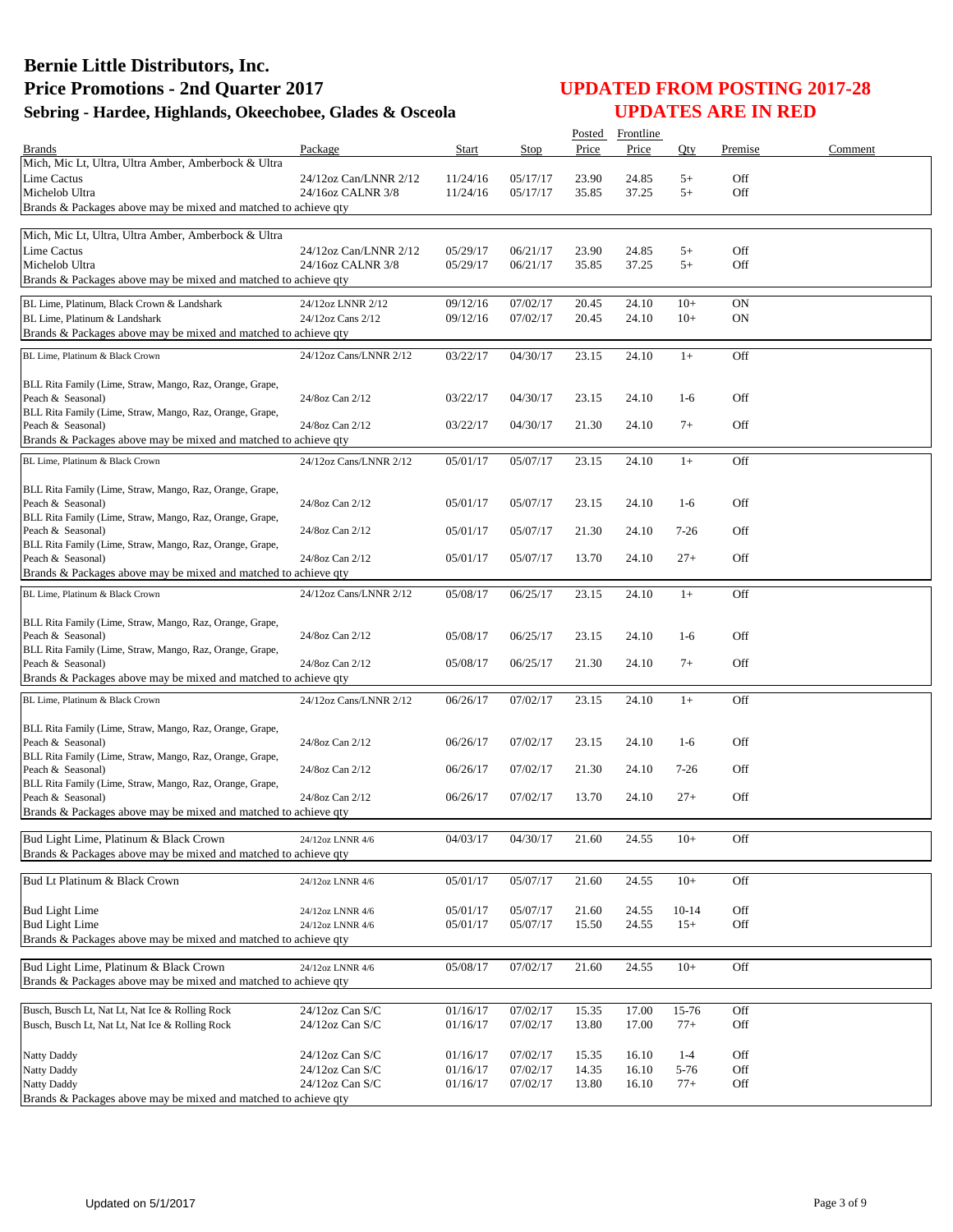|                                                                                                                                               |                                      |                      |                      |                | Posted Frontline |                     |            |         |
|-----------------------------------------------------------------------------------------------------------------------------------------------|--------------------------------------|----------------------|----------------------|----------------|------------------|---------------------|------------|---------|
| <b>Brands</b>                                                                                                                                 | Package                              | Start                | Stop                 | Price          | Price            | Qty                 | Premise    | Comment |
| Busch, Busch Lt, Nat Lt, Nat Ice, Bud Ice, Rolling Rock<br>& Busch Ice                                                                        | 18/12oz Cans/LNNR                    | 04/03/17             | 04/16/17             | 10.95          | 12.40            | 20-39               | Off        |         |
| Busch, Busch Lt, Nat Lt, Nat Ice, Bud Ice, Rolling Rock<br>& Busch Ice<br>Brands & Packages above may be mixed and matched to achieve qty     | 18/12oz Cans/LNNR                    | 04/03/17             | 04/16/17             | 9.35           | 12.40            | $40+$               | Off        |         |
|                                                                                                                                               |                                      |                      |                      |                |                  |                     |            |         |
| Busch, Busch Lt, Nat Lt, Nat Ice, Bud Ice, Rolling Rock<br>& Busch Ice<br>Brands & Packages above may be mixed and matched to achieve qty     | 18/12oz Cans/LNNR                    | 04/17/17             | 07/02/17             | 9.35           | 12.40            | $40+$               | Off        |         |
| Bud Ice, King Cobra, High Gravity, Natty Daddy &<br><b>Rolling Rock</b><br>Brands & Packages above may be mixed and matched to achieve qty    | 24/16oz Can 6/4                      | 01/02/17             | 07/02/17             | \$15.95        | \$19.55          | $5+$                | Off        |         |
| Busch, Busch Lt, Natural Lt, Natural Ice<br>Brands & Packages above may be mixed and matched to achieve qty                                   | 24/16oz Can 6/4                      | 04/24/17             | 04/29/17             | \$16.55        | \$19.55          | $20+$               | Off        |         |
| Spiked Seltzer Family (Lime, Orange, Gpfrt, Cran)<br>Brands & Packages above may be mixed and matched to achieve qty                          | 24/12oz LNR-Can 4/6                  | 04/24/17             | 04/29/17             | \$19.20        | \$28.50          | $5+$                | Off        |         |
| Shock Top & Shock Top Sampler                                                                                                                 | 24/12oz LNNR                         | 09/12/16             | 07/02/17             | 19.70          | 27.75            | $56+$               | Off        |         |
| Shock Top & Shock Top Lemon                                                                                                                   | $15/12$ oz Can                       | 09/12/16             | 07/02/17             | 13.65          | 15.25            | $50+$               | Off        |         |
| Shock Top & Shock Top Lemon                                                                                                                   | 30/12oz Can 2/15                     | 09/12/16             | 07/02/17             | 25.70          | 28.90            | $25+$               | Off        |         |
| Shock Top, Apple Wheat, Lemon, Pumpkin, Rasp, IPA, Winter                                                                                     |                                      |                      |                      |                |                  |                     |            |         |
| Combo, Choc, Pretzel, Ginger, Ruby Red<br>Shock Top, Apple Wheat, Lemon, Pumpkin, Rasp, IPA, Winter<br>Combo, Choc, Pretzel, Ginger, Ruby Red | 24/12oz LNNR 4/6<br>24/12oz LNNR 4/6 | 03/13/17<br>03/13/17 | 06/10/17<br>06/10/17 | 27.10<br>26.10 | 27.75<br>27.75   | $1-19$<br>$20 - 55$ | Off<br>Off |         |
| Shock Top, Apple Wheat, Lemon, Pumpkin, Rasp, IPA, Winter                                                                                     |                                      | 03/13/17             | 06/10/17             | 25.10          | 27.75            | 56-111              | Off        |         |
| Combo, Choc, Pretzel, Ginger, Ruby Red<br>Shock Top, Apple Wheat, Lemon, Pumpkin, Rasp, IPA, Winter                                           | 24/12oz LNNR 4/6<br>24/12oz LNNR 4/6 | 03/13/17             | 06/10/17             | 24.10          | 27.75            | $112+$              | Off        |         |
| Combo, Choc, Pretzel, Ginger, Ruby Red<br>Brands & Packages above may be mixed and matched to achieve qty                                     |                                      |                      |                      |                |                  |                     |            |         |
| Shock Top, Apple Wheat, Lemon, Pumpkin, Rasp, IPA, Winter                                                                                     |                                      |                      |                      |                |                  |                     |            |         |
| Combo, Choc, Pretzel, Ginger, Ruby Red<br>Shock Top, Apple Wheat, Lemon, Pumpkin, Rasp, IPA, Winter                                           | 24/12oz LNNR 4/6                     | 06/12/17             | 06/18/17             | 27.10          | 27.75            | $1-19$              | Off        |         |
| Combo, Choc, Pretzel, Ginger, Ruby Red<br>Brands & Packages above may be mixed and matched to achieve qty                                     | 24/12oz LNNR 4/6                     | 06/12/17             | 06/18/17             | 19.20          | 27.75            | $20+$               | Off        |         |
|                                                                                                                                               |                                      |                      |                      |                |                  |                     |            |         |
| Shock Top, Apple Wheat, Lemon, Pumpkin, Rasp, IPA, Winter<br>Combo, Choc, Pretzel, Ginger, Ruby Red                                           | 24/12oz LNNR 4/6                     | 06/19/17             | 09/02/17             | 27.10          | 27.75            | $1-19$              | Off        |         |
| Shock Top, Apple Wheat, Lemon, Pumpkin, Rasp, IPA, Winter<br>Combo, Choc, Pretzel, Ginger, Ruby Red                                           | 24/12oz LNNR 4/6                     | 06/19/17             | 09/02/17             | 26.10          | 27.75            | $20 - 55$           | Off        |         |
| Shock Top, Apple Wheat, Lemon, Pumpkin, Rasp, IPA, Winter<br>Combo, Choc, Pretzel, Ginger, Ruby Red                                           | 24/12oz LNNR 4/6                     | 06/19/17             | 09/02/17             | 25.10          | 27.75            | 56-111              | Off        |         |
| Shock Top, Apple Wheat, Lemon, Pumpkin, Rasp, IPA, Winter<br>Combo, Choc, Pretzel, Ginger, Ruby Red                                           | 24/12oz LNNR 4/6                     | 06/19/17             | 09/02/17             | 24.10          | 27.75            | $112+$              | Off        |         |
| Brands & Packages above may be mixed and matched to achieve qty                                                                               |                                      |                      |                      |                |                  |                     |            |         |
| Wild Blue & Redbridge<br>Brands & Packages above may be mixed and matched to achieve qty                                                      | 24/12oz LNNR 4/6                     | 11/14/16             | 07/02/17             | 28.65          | 29.35            | $28+$               | Off        |         |
| Kirin Ichiban & Kirin Light                                                                                                                   | 24/12oz LNNR 4/6                     | 11/14/16             | 07/02/17             | 23.50          | 27.75            | $10+$               | Off        |         |
| Brands & Packages above may be mixed and matched to achieve qty                                                                               |                                      |                      |                      |                |                  |                     |            |         |
| Becks, Lt, Dark, Oktob, Sapphire, Becks NA, St Pauli &                                                                                        |                                      |                      |                      |                |                  |                     |            |         |
| <b>Bass</b>                                                                                                                                   | 24/12oz LNNR 4/6                     | 09/12/16             | 05/21/17             | 22.05          | 24.55            | 56-111              | Off        |         |
| Becks, Lt, Dark, Oktob, Sapphire, Becks NA, St Pauli &<br><b>Bass</b>                                                                         | 24/12oz LNNR 4/6                     | 09/12/16             | 05/21/17             | 19.80          | 24.55            | $112+$              | Off        |         |
| Brands & Packages above may be mixed and matched to achieve qty                                                                               |                                      |                      |                      |                |                  |                     |            |         |
| Becks, Lt, Dark, Oktob, Sapphire                                                                                                              | 24/12oz LNNR 4/6                     | 05/22/17             | 05/28/17             | 15.85          | 24.55            | $20+$               | Off        |         |
| Bass Ale, S Pauli & Beck's NA                                                                                                                 | 24/12oz LNNR 4/6                     | 05/22/17             | 05/28/17             | 22.05          | 24.55            | 56-111              | Off        |         |
| Bass Ale, St Pauli & Beck's NA<br>Brands & Packages above may be mixed and matched to achieve qty                                             | 24/12oz LNNR 4/6                     | 05/22/17             | 05/28/17             | 19.80          | 24.55            | $112+$              | Off        |         |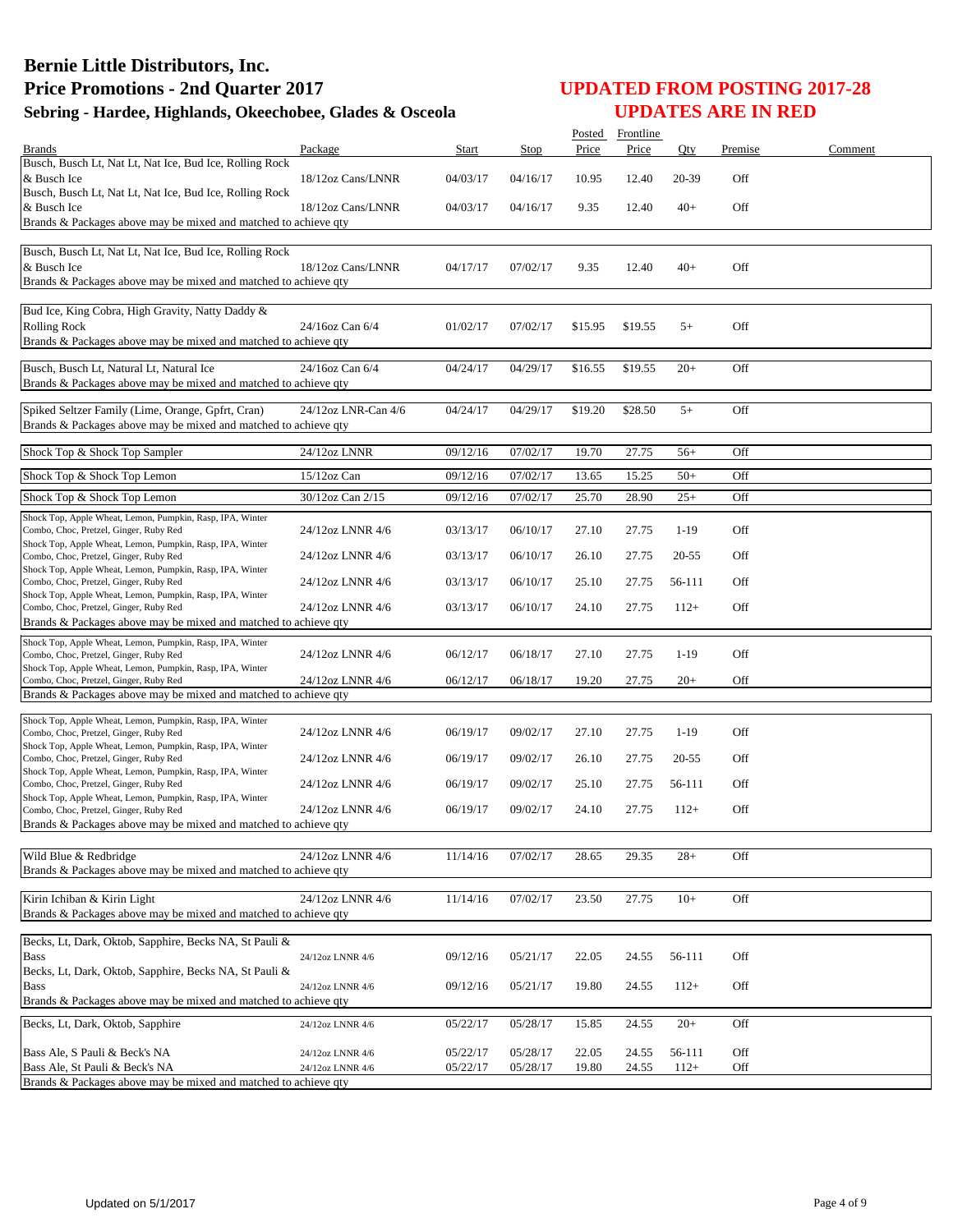|                                                                               |                       |          |          | Posted | Frontline |        |         |         |
|-------------------------------------------------------------------------------|-----------------------|----------|----------|--------|-----------|--------|---------|---------|
| <b>Brands</b>                                                                 | Package               | Start    | Stop     | Price  | Price     | Oty    | Premise | Comment |
| Becks, Lt, Dark, Oktob, Sapphire, Becks NA, St Pauli &                        |                       |          |          |        |           |        |         |         |
| Bass                                                                          | 24/12oz LNNR 4/6      | 05/29/17 | 07/02/17 | 22.05  | 24.55     | 56-111 | Off     |         |
| Becks, Lt, Dark, Oktob, Sapphire, Becks NA, St Pauli &                        |                       |          |          |        |           |        |         |         |
| Bass<br>Brands & Packages above may be mixed and matched to achieve qty       | 24/12oz LNNR 4/6      | 05/29/17 | 07/02/17 | 19.80  | 24.55     | $112+$ | Off     |         |
|                                                                               |                       |          |          |        |           |        |         |         |
| Becks, Light, Dark, Oktoberfest, Sapphire, St Pauli &                         |                       |          |          |        |           |        |         |         |
| <b>Bass</b>                                                                   | 24/12oz LNNR/CAN 2/12 | 03/06/17 | 04/16/17 | 20.35  | 24.10     | 56-111 | Off     |         |
| Becks, Light, Dark, Oktoberfest, Sapphire, St Pauli &                         |                       |          |          |        |           |        |         |         |
| Bass                                                                          | 24/12oz LNNR/CAN 2/12 | 03/06/17 | 04/16/17 | 19.80  | 24.10     | $112+$ | Off     |         |
| <b>Land Shark</b>                                                             | 24/12oz LNNR/CAN 2/12 | 03/06/17 | 04/16/17 | 22.15  | 24.10     | 56-111 | Off     |         |
| <b>Land Shark</b>                                                             | 24/12oz LNNR/CAN 2/12 | 03/06/17 | 04/16/17 | 20.35  | 24.10     | $112+$ | Off     |         |
| Brands & Packages above may be mixed and matched to achieve qty               |                       |          |          |        |           |        |         |         |
|                                                                               |                       |          |          |        |           |        |         |         |
| Becks, Light, Dark, Oktoberfest, Sapphire, St Pauli &                         |                       |          |          |        |           |        |         |         |
| <b>Bass</b>                                                                   | 24/12oz LNNR/CAN 2/12 | 04/17/17 | 04/23/17 | 19.20  | 24.10     | $10+$  | Off     |         |
| Land Shark                                                                    | 24/12oz LNNR/CAN 2/12 | 04/17/17 | 04/23/17 | 19.20  | 24.10     | $10+$  | Off     |         |
| Brands & Packages above may be mixed and matched to achieve qty               |                       |          |          |        |           |        |         |         |
|                                                                               |                       |          |          |        |           |        |         |         |
| Becks, Light, Dark, Oktoberfest, Sapphire, St Pauli &                         |                       |          |          |        |           |        |         |         |
| <b>Bass</b><br>Becks, Light, Dark, Oktoberfest, Sapphire, St Pauli &          | 24/12oz LNNR/CAN 2/12 | 04/24/17 | 05/07/17 | 20.35  | 24.10     | 56-111 | Off     |         |
| Bass                                                                          | 24/12oz LNNR/CAN 2/12 | 04/24/17 | 05/07/17 | 19.80  | 24.10     | $112+$ | Off     |         |
|                                                                               |                       |          |          |        |           |        |         |         |
| Land Shark                                                                    | 24/12oz LNNR/CAN 2/12 | 04/24/17 | 05/07/17 | 22.15  | 24.10     | 56-111 | Off     |         |
| <b>Land Shark</b>                                                             | 24/12oz LNNR/CAN 2/12 | 04/24/17 | 05/07/17 | 20.35  | 24.10     | $112+$ | Off     |         |
| Brands & Packages above may be mixed and matched to achieve qty               |                       |          |          |        |           |        |         |         |
| Becks, Light, Dark, Oktoberfest, Sapphire, St Pauli &                         |                       |          |          |        |           |        |         |         |
| <b>Bass</b>                                                                   | 24/12oz LNNR/CAN 2/12 | 05/08/17 | 05/14/17 | 19.20  | 24.10     | $10+$  | Off     |         |
|                                                                               |                       |          |          |        |           |        |         |         |
| <b>Land Shark</b>                                                             | 24/12oz LNNR/CAN 2/12 | 05/08/17 | 05/14/17 | 19.20  | 24.10     | $10+$  | Off     |         |
| Brands & Packages above may be mixed and matched to achieve qty               |                       |          |          |        |           |        |         |         |
| Becks, Light, Dark, Oktoberfest, Sapphire, St Pauli &                         |                       |          |          |        |           |        |         |         |
| <b>Bass</b>                                                                   | 24/12oz LNNR/CAN 2/12 | 05/15/17 | 06/11/17 | 20.35  | 24.10     | 56-111 | Off     |         |
| Becks, Light, Dark, Oktoberfest, Sapphire, St Pauli &                         |                       |          |          |        |           |        |         |         |
| Bass                                                                          | 24/12oz LNNR/CAN 2/12 | 05/15/17 | 06/11/17 | 19.80  | 24.10     | $112+$ | Off     |         |
|                                                                               |                       |          |          |        |           |        |         |         |
| <b>Land Shark</b>                                                             | 24/12oz LNNR/CAN 2/12 | 05/15/17 | 06/11/17 | 22.15  | 24.10     | 56-111 | Off     |         |
| Land Shark<br>Brands & Packages above may be mixed and matched to achieve qty | 24/12oz LNNR/CAN 2/12 | 05/15/17 | 06/11/17 | 20.35  | 24.10     | $112+$ | Off     |         |
|                                                                               |                       |          |          |        |           |        |         |         |
| Becks, Light, Dark, Oktoberfest, Sapphire, St Pauli &                         |                       |          |          |        |           |        |         |         |
| <b>Bass</b>                                                                   | 24/12oz LNNR/CAN 2/12 | 06/12/17 | 06/18/17 | 20.20  | 24.10     | $10+$  | Off     |         |
|                                                                               |                       |          |          |        |           |        |         |         |
| Land Shark<br>Brands & Packages above may be mixed and matched to achieve qty | 24/12oz LNNR/CAN 2/12 | 06/12/17 | 06/18/17 | 20.20  | 24.10     | $10+$  | Off     |         |
|                                                                               |                       |          |          |        |           |        |         |         |
| Becks, Light, Dark, Oktoberfest, Sapphire, St Pauli &                         |                       |          |          |        |           |        |         |         |
| <b>Bass</b>                                                                   | 24/12oz LNNR/CAN 2/12 | 06/19/17 | 07/09/17 | 20.35  | 24.10     | 56-111 | Off     |         |
| Becks, Light, Dark, Oktoberfest, Sapphire, St Pauli &                         |                       |          |          |        |           |        |         |         |
| Bass                                                                          | 24/12oz LNNR/CAN 2/12 | 06/19/17 | 07/09/17 | 19.80  | 24.10     | $112+$ | Off     |         |
| <b>Land Shark</b>                                                             | 24/12oz LNNR/CAN 2/12 | 06/19/17 | 07/09/17 | 22.15  | 24.10     | 56-111 | Off     |         |
| Land Shark                                                                    | 24/12oz LNNR/CAN 2/12 | 06/19/17 | 07/09/17 | 20.35  | 24.10     | $112+$ | Off     |         |
| Brands & Packages above may be mixed and matched to achieve qty               |                       |          |          |        |           |        |         |         |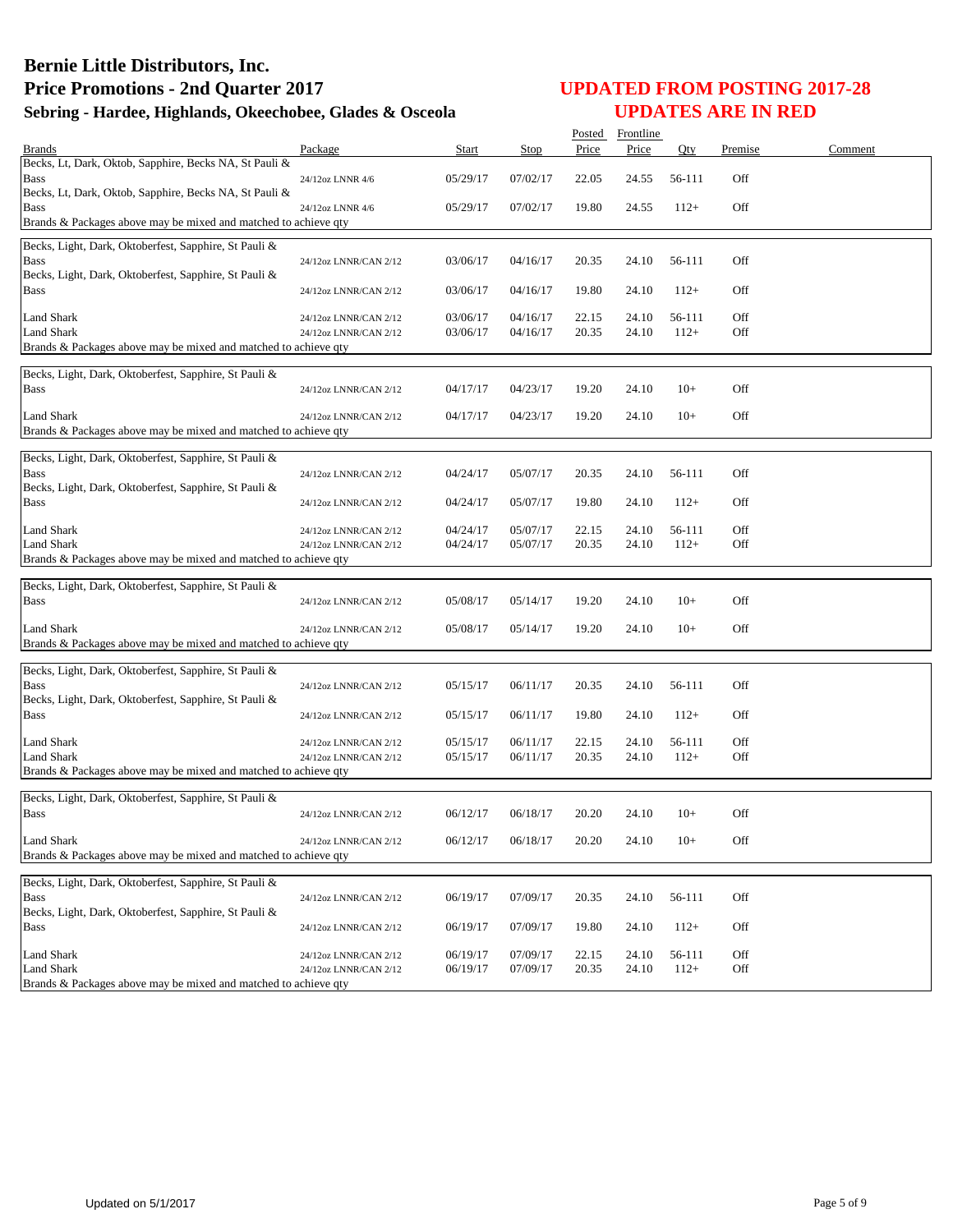|                                                                                                                                       |                      |              |             | Posted | Frontline |           |         |         |
|---------------------------------------------------------------------------------------------------------------------------------------|----------------------|--------------|-------------|--------|-----------|-----------|---------|---------|
| <b>Brands</b>                                                                                                                         | Package              | <b>Start</b> | <b>Stop</b> | Price  | Price     | Qty       | Premise | Comment |
| Beck's, Sapphire, Black Crown, BL Lime, Platinum,                                                                                     |                      |              |             |        |           |           |         |         |
| Michelob Ultra & Landshark                                                                                                            | 24/16oz CAN 6/4      | 02/06/17     | 07/02/17    | 25.75  | 28.00     | $1 - 2$   | Off     |         |
| Beck's, Sapphire, Black Crown, BL Lime, Platinum,                                                                                     |                      |              |             |        |           |           |         |         |
| Michelob Ultra & Landshark                                                                                                            | 24/16oz CAN 6/4      | 02/06/17     | 07/02/17    | 24.90  | 28.00     | $3+$      | Off     |         |
|                                                                                                                                       |                      |              |             |        |           |           |         |         |
| Shock Top, Apple, Lemon, Pumpkin, Shockolate &                                                                                        |                      |              |             |        |           |           |         |         |
| <b>Twisted Pretzel</b>                                                                                                                | 24/16oz CAN 6/4      | 02/06/17     | 07/02/17    | 29.80  | 33.50     | $1 - 2$   | Off     |         |
| Shock Top, Apple, Lemon, Pumpkin, Shockolate &                                                                                        |                      |              |             |        |           |           |         |         |
| <b>Twisted Pretzel</b>                                                                                                                | 24/16oz CAN 6/4      | 02/06/17     | 07/02/17    | 24.90  | 33.50     | $3+$      | Off     |         |
|                                                                                                                                       |                      |              |             |        |           |           |         |         |
| Goose 312, IPA, Green Line & Four Star Pilsner                                                                                        | 24/16oz CAN 6/4      | 02/06/17     | 07/02/17    | 29.80  | 31.95     | $1 - 2$   | Off     |         |
| Goose 312, IPA, Green Line & Four Star Pilsner                                                                                        | 24/16oz CAN 6/4      | 02/06/17     | 07/02/17    | 24.90  | 31.95     | $3+$      | Off     |         |
|                                                                                                                                       |                      |              |             |        |           |           |         |         |
| Bud Chelada, Bud Lt Chelada                                                                                                           | 24/16oz Can 6/4      | 02/06/17     | 07/02/17    | 29.80  | 33.50     | $1+$      | Off     |         |
|                                                                                                                                       |                      |              |             |        |           |           |         |         |
| Rita Splash (Lime, Strawberry & Pineapple)                                                                                            | 24/16oz CAN 4/6      | 02/06/17     | 07/02/17    | 29.80  | 37.50     | $1+$      | Off     |         |
|                                                                                                                                       |                      |              |             |        |           |           |         |         |
|                                                                                                                                       |                      |              |             |        |           |           |         |         |
| BL Lime Rita Family & Oculto                                                                                                          | 24/16oz CAN 6/4      | 02/06/17     | 07/02/17    | 29.80  | 37.50     | $1+$      | Off     |         |
| Brands & Packages above may be mixed and matched to achieve qty                                                                       |                      |              |             |        |           |           |         |         |
| <b>Boddington's Pub</b>                                                                                                               | 24/16oz CAN 6/4      | 01/04/16     | 07/02/17    | 39.15  | 41.75     | $72+$     | Off     |         |
|                                                                                                                                       |                      |              |             |        |           |           |         |         |
| BP Blueberry, Oktoberfest, Pumpkin, Summer, Winter, Spring,                                                                           |                      |              |             |        |           |           |         |         |
| Toasted Lager, Hoptical Illusion, Mosaic Session IPA & Honey                                                                          |                      |              |             |        |           |           |         |         |
| Robber                                                                                                                                | 24/12oz LNNR 4/6     | 03/20/17     | 06/18/17    | 27.70  | 30.90     | 25-55     | Off     |         |
| BP Blueberry, Oktoberfest, Pumpkin, Summer, Winter, Spring,                                                                           |                      |              |             |        |           |           |         |         |
| Toasted Lager, Hoptical Illusion, Mosaic Session IPA & Honey<br>Robber                                                                | 24/12oz LNNR 4/6     | 03/20/17     | 06/18/17    | 26.70  | 30.90     | $56+$     | Off     |         |
|                                                                                                                                       |                      |              |             |        |           |           |         |         |
| Goose 312, 312 Pale Ale, Honkers, IPA, Winter, Summer, Harvest                                                                        |                      |              |             |        |           |           |         |         |
| Ale, Sixth Day, Endless IPA, Rambler IPA, Oktob, 10 Hills Pale Ale,                                                                   |                      |              |             |        |           |           |         |         |
| Four Star, Green Line, Preseason                                                                                                      | 24/12oz LNNR/Can 4/6 | 03/20/17     | 06/18/17    | 27.70  | 30.90     | $25 - 55$ | Off     |         |
| Goose 312, 312 Pale Ale, Honkers, IPA, Winter, Summer, Harvest                                                                        |                      |              |             |        |           |           |         |         |
| Ale, Sixth Day, Endless IPA, Rambler IPA, Oktob, 10 Hills Pale Ale,                                                                   |                      |              |             |        |           |           |         |         |
| Four Star, Green Line, Preseason                                                                                                      | 24/12oz LNNR/Can 4/6 | 03/20/17     | 06/18/17    | 26.70  | 30.90     | $56+$     | Off     |         |
| Brands & Packages above may be mixed and matched to achieve qty                                                                       |                      |              |             |        |           |           |         |         |
|                                                                                                                                       |                      |              |             |        |           |           |         |         |
| BP Blueberry, Oktoberfest, Pumpkin, Summer, Winter, Spring,<br>Toasted Lager, Hoptical Illusion, Mosaic Session IPA & Honey           |                      |              |             |        |           |           |         |         |
| Robber                                                                                                                                | 24/12oz LNNR 4/6     | 06/19/17     | 06/25/17    | 19.20  | 30.90     | $10+$     | Off     |         |
|                                                                                                                                       |                      |              |             |        |           |           |         |         |
| Goose 312, 312 Pale Ale, Honkers, IPA, Winter, Summer, Harvest                                                                        |                      |              |             |        |           |           |         |         |
| Ale, Sixth Day, Endless IPA, Rambler IPA, Oktob, 10 Hills Pale Ale,                                                                   |                      |              |             |        |           |           |         |         |
| Four Star, Green Line, Preseason                                                                                                      | 24/12oz LNNR/Can 4/6 | 06/19/17     | 06/25/17    | 27.70  | 30.90     | $25 - 55$ | Off     |         |
| Goose 312, 312 Pale Ale, Honkers, IPA, Winter, Summer, Harvest                                                                        |                      |              |             |        |           |           |         |         |
| Ale, Sixth Day, Endless IPA, Rambler IPA, Oktob, 10 Hills Pale Ale,                                                                   |                      |              |             |        |           |           |         |         |
| Four Star, Green Line, Preseason                                                                                                      | 24/12oz LNNR/Can 4/6 | 06/19/17     | 06/25/17    | 26.70  | 30.90     | $56+$     | Off     |         |
| Brands & Packages above may be mixed and matched to achieve qty                                                                       |                      |              |             |        |           |           |         |         |
| BP Blueberry, Oktoberfest, Pumpkin, Summer, Winter, Spring,                                                                           |                      |              |             |        |           |           |         |         |
| Toasted Lager, Hoptical Illusion, Mosaic Session IPA & Honey                                                                          |                      |              |             |        |           |           |         |         |
| Robber                                                                                                                                | 24/12oz LNNR 4/6     | 06/26/17     | 09/30/17    | 27.70  | 30.90     | $25 - 55$ | Off     |         |
| BP Blueberry, Oktoberfest, Pumpkin, Summer, Winter, Spring,                                                                           |                      |              |             |        |           |           |         |         |
| Toasted Lager, Hoptical Illusion, Mosaic Session IPA & Honey                                                                          |                      |              |             |        |           |           |         |         |
| Robber                                                                                                                                | 24/12oz LNNR 4/6     | 06/26/17     | 09/30/17    | 26.70  | 30.90     | $56+$     | Off     |         |
|                                                                                                                                       |                      |              |             |        |           |           |         |         |
| Goose 312, 312 Pale Ale, Honkers, IPA, Winter, Summer, Harvest<br>Ale, Sixth Day, Endless IPA, Rambler IPA, Oktob, 10 Hills Pale Ale, |                      |              |             |        |           |           |         |         |
| Four Star, Green Line, Preseason                                                                                                      | 24/12oz LNNR/Can 4/6 | 06/26/17     | 09/30/17    | 27.70  | 30.90     | $25 - 55$ | Off     |         |
| Goose 312, 312 Pale Ale, Honkers, IPA, Winter, Summer, Harvest                                                                        |                      |              |             |        |           |           |         |         |
| Ale, Sixth Day, Endless IPA, Rambler IPA, Oktob, 10 Hills Pale Ale,                                                                   |                      |              |             |        |           |           |         |         |
| Four Star, Green Line, Preseason                                                                                                      | 24/12oz LNNR/Can 4/6 | 06/26/17     | 09/30/17    | 26.70  | 30.90     | $56+$     | Off     |         |
| Brands & Packages above may be mixed and matched to achieve gty                                                                       |                      |              |             |        |           |           |         |         |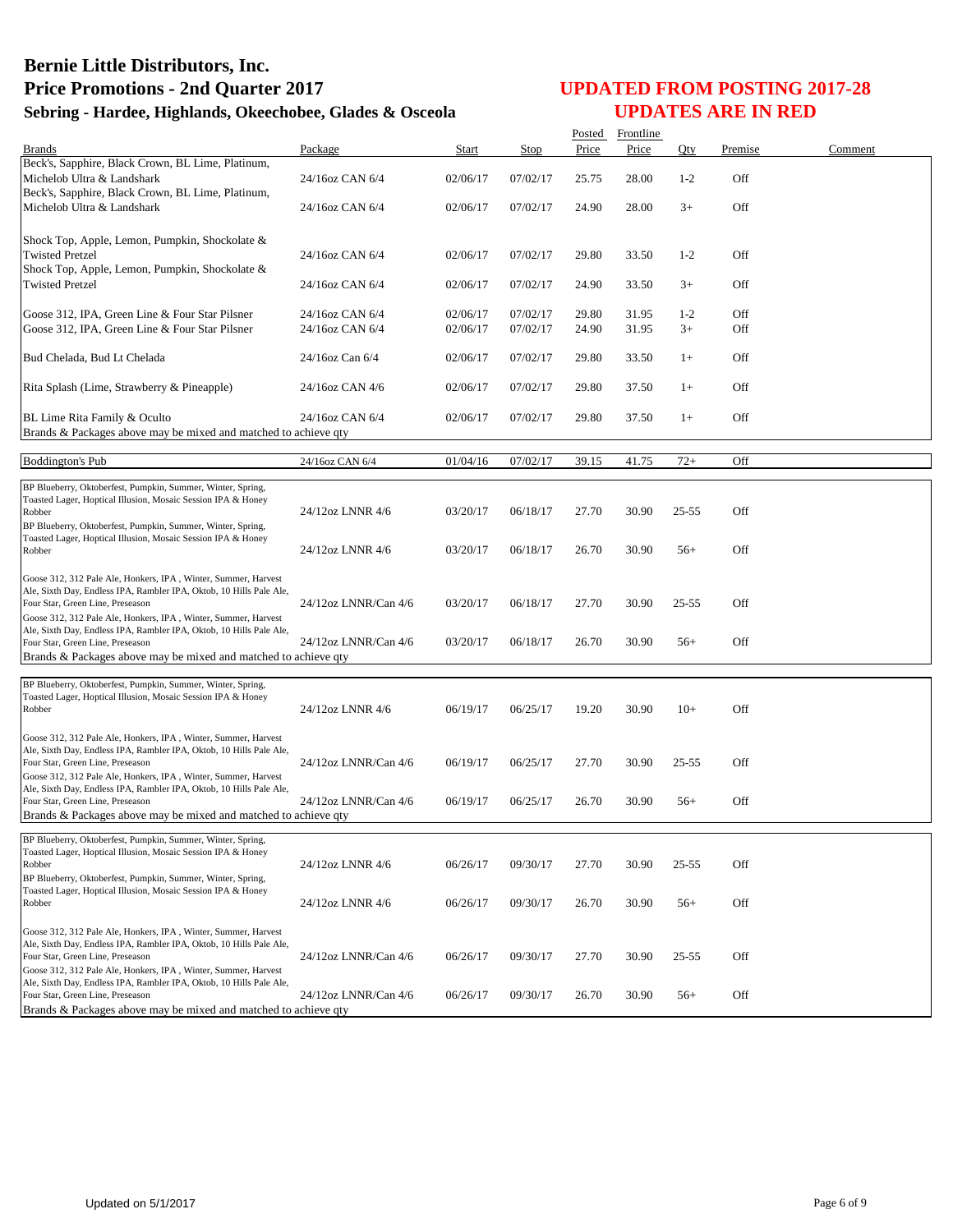|                                                                                                                  |                                                 |                      |                      |                | Posted Frontline |                   |            |         |
|------------------------------------------------------------------------------------------------------------------|-------------------------------------------------|----------------------|----------------------|----------------|------------------|-------------------|------------|---------|
| <b>Brands</b>                                                                                                    | Package                                         | Start                | Stop                 | Price          | Price            | Qty               | Premise    | Comment |
| Shock Top, Wheat IPA, Lemon, Pumpkin, Variety, Apple, Winter,                                                    |                                                 |                      |                      |                |                  |                   |            |         |
| Honey Bourbon, Choc, Pretzel, Ginger & Ruby Red<br>Shock Top, Wheat IPA, Lemon, Pumpkin, Variety, Apple, Winter, | 24/12oz LNNR/Can 2/12                           | 01/23/17             | 07/02/17             | 24.60          | 27.75            | 14-55             | Off        |         |
| Honey Bourbon, Choc, Pretzel, Ginger & Ruby Red                                                                  | 24/12oz LNNR/Can 2/12                           | 01/23/17             | 07/02/17             | 23.60          | 27.75            | 56-111            | Off        |         |
| Shock Top, Wheat IPA, Lemon, Pumpkin, Variety, Apple, Winter,                                                    |                                                 |                      |                      |                |                  |                   |            |         |
| Honey Bourbon, Choc, Pretzel, Ginger & Ruby Red                                                                  | 24/12oz LNNR/Can 2/12                           | 01/23/17             | 07/02/17             | 22.60          | 27.75            | $112+$            | Off        |         |
|                                                                                                                  |                                                 |                      |                      |                |                  |                   |            |         |
| Goose 312, 312 Pale, Honkers, IPA, Winter, Summer, Fall, Harvest                                                 |                                                 |                      |                      |                |                  |                   |            |         |
| Ale, Endless IPA, Winter, Four Star, Green Line, Seasonals                                                       | 24/12oz LNNR/CN 2/12                            | 01/23/17             | 07/02/17             | 26.25          | 29.65            | 14-55             | Off        |         |
| Goose 312, 312 Pale, Honkers, IPA, Winter, Summer, Fall, Harvest                                                 |                                                 |                      |                      |                |                  |                   |            |         |
| Ale, Endless IPA, Winter, Four Star, Green Line, Seasonals                                                       |                                                 |                      |                      |                |                  |                   |            |         |
| Brands & Packages above may be mixed and matched to achieve qty                                                  | 24/12oz LNNR/CN 2/12                            | 01/23/17             | 07/02/17             | 25.25          | 29.65            | $56+$             | Off        |         |
|                                                                                                                  |                                                 |                      |                      |                |                  |                   |            |         |
| Goose Seasonal Sampler                                                                                           | 24/12oz Can                                     | 01/02/17             | 07/02/17             | 25.45          | 28.85            | 14-55             | Off        |         |
| Goose Seasonal Sampler                                                                                           | 24/12oz Can                                     | 01/02/17             | 07/02/17             | 24.45          | 28.85            | $56+$             | Off        |         |
| Brands & Packages above may be mixed and matched to achieve qty                                                  |                                                 |                      |                      |                |                  |                   |            |         |
|                                                                                                                  |                                                 |                      |                      |                |                  |                   |            |         |
| Goose Seasonal Sampler                                                                                           | 24/12oz LNNR                                    | 01/02/17             | 07/02/17             | 26.80          | 28.85            | $10-55$           | Off        |         |
| Goose Seasonal Sampler                                                                                           | 24/12oz LNNR                                    | 01/02/17             | 07/02/17             | 25.50          | 28.85            | 56-111            | Off        |         |
| Goose Seasonal Sampler                                                                                           | 24/12oz LNNR                                    | 01/02/17             | 07/02/17             | 24.50          | 28.85            | $112+$            | Off        |         |
| Brands & Packages above may be mixed and matched to achieve qty                                                  |                                                 |                      |                      |                |                  |                   |            |         |
| Stella Artois                                                                                                    | 20/9.6oz LNR                                    | 09/12/16             | 07/02/17             | 19.90          | 21.95            | $3+$              | Off        |         |
|                                                                                                                  |                                                 |                      |                      |                |                  |                   |            |         |
| Stella Artois, Cidre, Hoegaarden, Leffe Blonde/Brown                                                             | 24/11.2oz LNNR/CN 4/6                           | 04/03/17             | 04/23/17             | 26.40          | 32.55            | 56-111            | Off        |         |
| Stella Artois, Cidre, Hoegaarden, Leffe Blonde/Brown                                                             | 24/11.2oz LNNR/CN 4/6                           | 04/03/17             | 04/23/17             | 25.75          | 32.55            | 112-215           | Off        |         |
| Stella Artois, Cidre, Hoegaarden, Leffe Blonde/Brown                                                             | 24/11.2oz LNNR/CN 4/6                           | 04/03/17             | 04/23/17             | 24.46          | 32.55            | $216+$            | Off        |         |
|                                                                                                                  |                                                 |                      |                      |                |                  |                   |            |         |
| Stella, Stella Cidre, Hoegaarden, Belgian Sampler                                                                | 24/11.2oz LNNR/Can 2/12 &                       |                      |                      |                |                  |                   |            |         |
|                                                                                                                  | 20/14.9oz Can 2/12                              | 04/03/17             | 04/23/17             | 30.30          | 33.30            | $1 - 4$           | Off        |         |
| Stella, Stella Cidre, Hoegaarden, Belgian Sampler                                                                | 24/11.2oz LNNR/Can 2/12 &<br>20/14.9oz Can 2/12 |                      |                      |                |                  | $5 - 55$          | Off        |         |
|                                                                                                                  | 24/11.2oz LNNR/Can 2/12 &                       | 04/03/17             | 04/23/17             | 27.00          | 33.30            |                   |            |         |
| Stella, Stella Cidre, Hoegaarden, Belgian Sampler                                                                | 20/14.9oz Can 2/12                              | 04/03/17             | 04/23/17             | 26.40          | 33.30            | 56-111            | Off        |         |
|                                                                                                                  | 24/11.2oz LNNR/Can 2/12 &                       |                      |                      |                |                  |                   |            |         |
| Stella, Stella Cidre, Hoegaarden, Belgian Sampler                                                                | 20/14.9oz Can 2/12                              | 04/03/17             | 04/23/17             | 25.75          | 33.30            | $112+$            | Off        |         |
| Brands & Packages above may be mixed and matched to achieve qty                                                  |                                                 |                      |                      |                |                  |                   |            |         |
|                                                                                                                  |                                                 | 04/24/17             | 04/30/17             | 26.40          | 32.55            | 56-111            | Off        |         |
| Stella Artois, Cidre, Hoegaarden, Leffe Blonde/Brown<br>Stella Artois, Cidre, Hoegaarden, Leffe Blonde/Brown     | 24/11.2oz LNNR 4/6<br>24/11.2oz LNNR 4/6        | 04/24/17             | 04/30/17             | 25.75          | 32.55            | 112-215           | Off        |         |
| Stella Artois, Cidre, Hoegaarden, Leffe Blonde/Brown                                                             | 24/11.2oz LNNR 4/6                              | 04/24/17             | 04/30/17             | 24.46          | 32.55            | $216+$            | Off        |         |
|                                                                                                                  |                                                 |                      |                      |                |                  |                   |            |         |
|                                                                                                                  |                                                 |                      |                      |                |                  |                   |            |         |
| Stella Artois                                                                                                    | 24/11.2oz Can 4/6                               | 04/24/17             | 04/30/17             | 21.60          | 32.55            | $10+$             | Off        |         |
|                                                                                                                  |                                                 |                      |                      |                |                  |                   |            |         |
|                                                                                                                  | 24/11.2oz LNNR/Can 2/12 &                       |                      |                      |                |                  |                   |            |         |
| Stella, Stella Cidre, Hoegaarden, Belgian Sampler                                                                | 20/14.9oz Can 2/12                              | 04/24/17             | 04/30/17             | 30.30          | 33.30            | $1 - 4$           | Off        |         |
| Stella, Stella Cidre, Hoegaarden, Belgian Sampler                                                                | 24/11.2oz LNNR/Can 2/12 &                       |                      |                      |                |                  |                   |            |         |
|                                                                                                                  | 20/14.9oz Can 2/12<br>24/11.2oz LNNR/Can 2/12 & | 04/24/17             | 04/30/17             | 27.00          | 33.30            | $5 - 55$          | Off        |         |
| Stella, Stella Cidre, Hoegaarden, Belgian Sampler                                                                | 20/14.9oz Can 2/12                              | 04/24/17             | 04/30/17             | 26.40          | 33.30            | 56-111            | Off        |         |
|                                                                                                                  | 24/11.2oz LNNR/Can 2/12 &                       |                      |                      |                |                  |                   |            |         |
| Stella, Stella Cidre, Hoegaarden, Belgian Sampler                                                                | 20/14.9oz Can 2/12                              | 04/24/17             | 04/30/17             | 25.75          | 33.30            | $112+$            | Off        |         |
| Brands & Packages above may be mixed and matched to achieve gty                                                  |                                                 |                      |                      |                |                  |                   |            |         |
|                                                                                                                  |                                                 |                      |                      |                |                  |                   |            |         |
| Stella Artois, Cidre, Hoegaarden, Leffe Blonde/Brown                                                             | 24/11.2oz LNNR/CN 4/6                           | 05/01/17             | 07/02/17             | 26.40          | 32.55            | 56-111            | Off        |         |
| Stella Artois, Cidre, Hoegaarden, Leffe Blonde/Brown<br>Stella Artois, Cidre, Hoegaarden, Leffe Blonde/Brown     | 24/11.2oz LNNR/CN 4/6<br>24/11.2oz LNNR/CN 4/6  | 05/01/17<br>05/01/17 | 07/02/17<br>07/02/17 | 25.75<br>24.46 | 32.55<br>32.55   | 112-215<br>$216+$ | Off<br>Off |         |
|                                                                                                                  |                                                 |                      |                      |                |                  |                   |            |         |
|                                                                                                                  |                                                 |                      |                      |                |                  |                   |            |         |
| Stella, Stella Cidre, Hoegaarden, Belgian Sampler                                                                | 24/11.2oz LNNR/Can 2/12 &                       |                      |                      |                |                  |                   |            |         |
|                                                                                                                  | 20/14.9oz Can 2/12                              | 05/01/17             | 07/02/17             | 30.30          | 33.30            | $1 - 4$           | Off        |         |
| Stella, Stella Cidre, Hoegaarden, Belgian Sampler                                                                | 24/11.2oz LNNR/Can 2/12 &<br>20/14.9oz Can 2/12 | 05/01/17             | 07/02/17             | 27.00          | 33.30            | $5 - 55$          | Off        |         |
|                                                                                                                  | 24/11.2oz LNNR/Can 2/12 &                       |                      |                      |                |                  |                   |            |         |
| Stella, Stella Cidre, Hoegaarden, Belgian Sampler                                                                | 20/14.9oz Can 2/12                              | 05/01/17             | 07/02/17             | 26.40          | 33.30            | 56-111            | Off        |         |
| Stella, Stella Cidre, Hoegaarden, Belgian Sampler                                                                | 24/11.2oz LNNR/Can 2/12 &                       |                      |                      |                |                  |                   |            |         |
|                                                                                                                  | 20/14.9oz Can 2/12                              | 05/01/17             | 07/02/17             | 25.75          | 33.30            | $112+$            | Off        |         |
| Brands & Packages above may be mixed and matched to achieve qty                                                  |                                                 |                      |                      |                |                  |                   |            |         |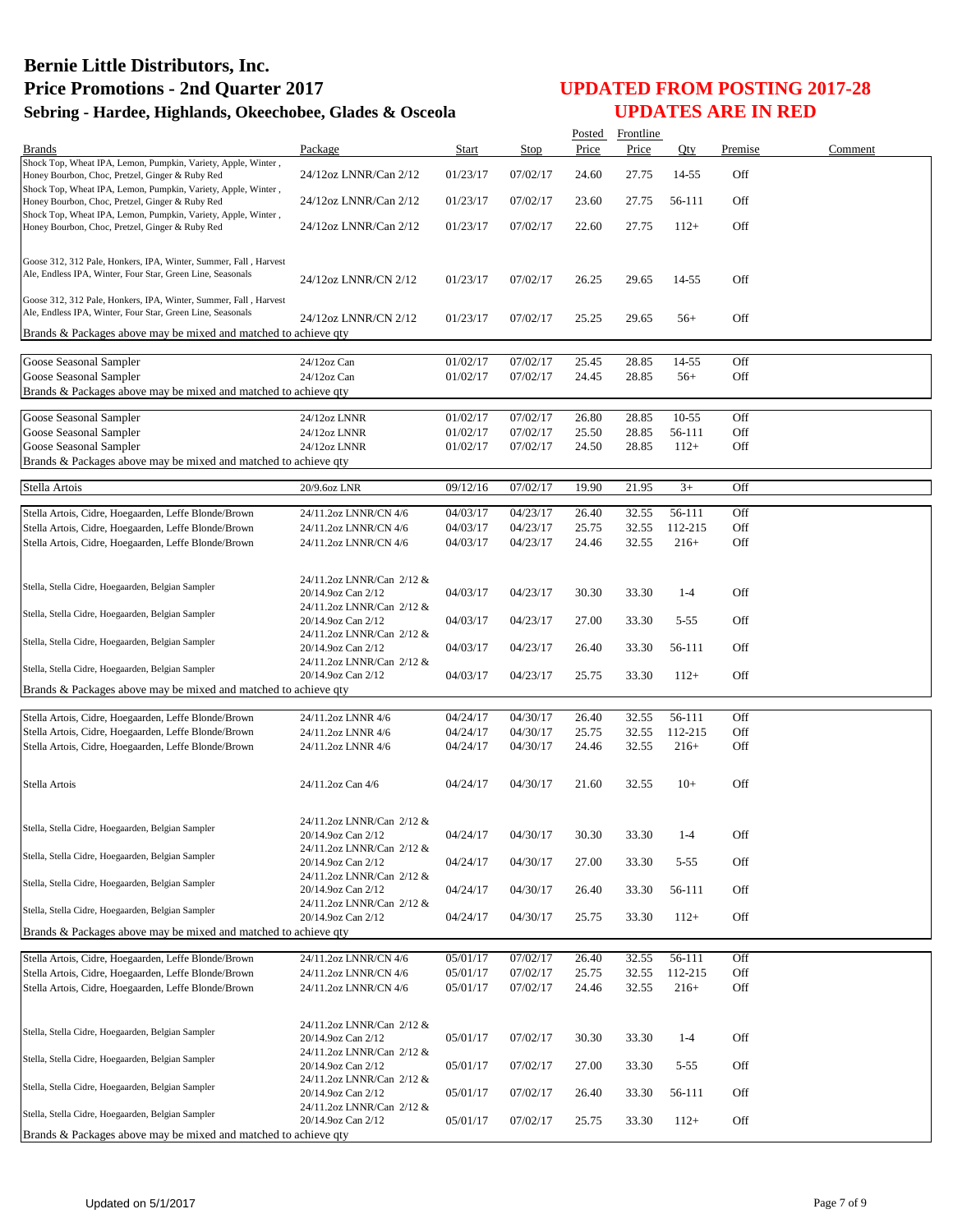|                                                                                                                                                    |                       |              |          |       | Posted Frontline |       |          |         |
|----------------------------------------------------------------------------------------------------------------------------------------------------|-----------------------|--------------|----------|-------|------------------|-------|----------|---------|
| <b>Brands</b><br>Kona Longboard, Fire Rock, Pipeline, Wailua Wheat, Koko Brown,                                                                    | Package               | <b>Start</b> | Stop     | Price | Price            | Qty   | Premise  | Comment |
| Castaway, Big Wave, Lemongrass & Lavaman                                                                                                           | 24/12oz LNNR 4/6      | 05/01/17     | 05/28/17 | 25.56 | 28.76            | 15-24 | On & Off |         |
| Kona Longboard, Fire Rock, Pipeline, Wailua Wheat, Koko Brown,<br>Castaway, Big Wave, Lemongrass & Lavaman                                         | 24/12oz LNNR 4/6      | 05/01/17     | 05/28/17 | 23.56 | 28.76            | $25+$ | On & Off |         |
|                                                                                                                                                    |                       |              |          |       |                  |       |          |         |
| Brands & Packages above may be mixed and matched to achieve qty                                                                                    |                       |              |          |       |                  |       |          |         |
| Kona Longboard, Fire Rock, Pipeline, Wailua Wheat, Koko Brown,                                                                                     |                       |              |          |       |                  |       |          |         |
| Castaway, Big Wave, Lemongrass & Lavaman                                                                                                           | 24/12oz LNNR 4/6      | 05/29/17     | 09/03/17 | 23.56 | 28.76            | $25+$ | On & Off |         |
| Brands & Packages above may be mixed and matched to achieve qty                                                                                    |                       |              |          |       |                  |       |          |         |
| Kona Longboard, Castaway, Variety & Big Wave                                                                                                       | $2/12/12$ LNNR & Can  | 04/03/17     | 04/30/17 | 23.98 | 27.18            | $15+$ | On & Off |         |
| Brands & Packages above may be mixed and matched to achieve qty                                                                                    |                       |              |          |       |                  |       |          |         |
| Widmer Hefeweizen, Drop Top Amber Ale, Drifter Pale Ale, Rotator                                                                                   |                       |              |          |       |                  |       |          |         |
| IPA, Upheaval, Alchemy & BRRR                                                                                                                      | 24/12oz LNNR 4/6      | 04/03/17     | 04/30/17 | 28.80 | 32.00            | $15+$ | Off      |         |
| Widmer Hefeweizen, Drop Top Amber Ale, Drifter Pale Ale, Rotator                                                                                   |                       |              |          |       |                  |       |          |         |
| IPA, Upheaval, Alchemy & BRRR                                                                                                                      | 24/12oz LNNR 4/6      | 05/29/17     | 07/02/17 | 28.80 | 32.00            | $15+$ | Off      |         |
| Brands & Packages above may be mixed and matched to achieve qty                                                                                    |                       |              |          |       |                  |       |          |         |
| SweetWater 420, IPA & Tacklebox                                                                                                                    | 24/12oz LNNR/Can 2/12 | 10/10/16     | 12/30/17 | 27.00 | 29.15            | $5+$  | Off      |         |
| Brands & Packages above may be mixed and matched to achieve qty                                                                                    |                       |              |          |       |                  |       |          |         |
| SweetWater 420, IPA                                                                                                                                | 24/16oz Can 6/4       | 1/2/17       | 12/30/17 | 28.50 | 33.45            | $2+$  | Off      |         |
| Brands & Packages above may be mixed and matched to achieve qty                                                                                    |                       |              |          |       |                  |       |          |         |
|                                                                                                                                                    |                       |              |          |       |                  |       |          |         |
| 3 Daughters Beach Blonde, Rod Bender, Stern Line, Bimini<br>Twist & Blonde Coffee                                                                  | 24/12oz Can 4/6       | 4/30/17      | 6/3/17   | 28.00 | 30.00            | $3+$  | Off      |         |
|                                                                                                                                                    |                       |              |          |       |                  |       |          |         |
| 3 Daughters Beach Blonde, Rod Bender, Stern Line, Bimini<br>Twist & Blonde Coffee                                                                  | 24/12oz Can 4/6       | 6/25/17      | 7/22/17  | 28.00 | 30.00            | $1+$  | Off      |         |
| Brands & Packages above may be mixed and matched to achieve qty                                                                                    |                       |              |          |       |                  |       |          |         |
|                                                                                                                                                    |                       |              |          |       |                  |       |          |         |
| 3 Daughters Beach Blonde & Bimini Twist<br>Brands & Packages above may be mixed and matched to achieve qty                                         | 24/16oz Cans          | 5/1/17       | 12/31/17 | 29.80 | 42.00            | $2+$  | Off      |         |
|                                                                                                                                                    |                       |              |          |       |                  |       |          |         |
| Seagrams Family (Wild Berries, Strawberry Daiquiri, Peach Fuzzy Navel, Classic                                                                     |                       |              |          |       |                  |       |          |         |
| Lime Margarita, Calypso Colada, Black Cherry Fizz, Bahama Mama, Jamaican Me<br>Happy, Lime Melonade, Pink Punch, Sangria, Mango, Mimosa, Raspberry |                       |              |          |       |                  |       |          |         |
| Lemonade, Watermelon Splash, Blackberry Breezer, Kiwi Strawberry, Aloha Tini,<br>Apple Pomegranate, Orange Swirl & Pink Pineapple)                 | 24/12oz LNNR 6/4      | 11/01/16     | 12/31/17 | 19.16 | 23.94            | $10+$ | Off      |         |
| Brands & Packages above may be mixed and matched to achieve qty                                                                                    |                       |              |          |       |                  |       |          |         |
| Magic Hat Family (#9, Dream Machine, Vinyl, Rye, Electric                                                                                          |                       |              |          |       |                  |       |          |         |
| Peel, Circus Boy, Limited Rls, Seasonals)                                                                                                          | 24/12oz NR 4/6        | 5/1/17       | 6/30/17  | 27.27 | 30.30            | $5+$  | Off      |         |
| Magic Hat Family (#9, Dream Machine, Vinyl, Rye, Electric                                                                                          | 24/12oz NR 4/6        |              | 10/31/17 |       |                  | $5+$  | Off      |         |
| Peel, Circus Boy, Limited Rls, Seasonals)<br>Brands & Packages above may be mixed and matched to achieve gty                                       |                       | 9/1/17       |          | 27.27 | 30.30            |       |          |         |
|                                                                                                                                                    |                       |              |          |       |                  |       |          |         |
| Magic Hat Family (#9, Variety Packs & Seasonals)                                                                                                   | 24/12oz 2/12 NR & Cn  | 3/1/17       | 4/30/17  | 24.15 | 27.10            | $5+$  | Off      |         |
| Magic Hat Family (#9, Variety Packs & Seasonals)                                                                                                   | 24/12oz 2/12 NR & Cn  | 7/1/17       | 8/31/17  | 24.15 | 27.10            | $5+$  | Off      |         |
| Magic Hat Family (#9, Variety Packs & Seasonals)                                                                                                   | 24/12oz 2/12 NR & Cn  | 12/1/17      | 12/31/17 | 24.15 | 27.10            | $5+$  | Off      |         |
| Brands & Packages above may be mixed and matched to achieve qty                                                                                    |                       |              |          |       |                  |       |          |         |
| Big Storm Arcus IPA, Helicity & Wavemaker                                                                                                          | $4/6/12$ oz CAN       | 4/17/17      | 5/13/17  | 28.00 | 30.30            | $15+$ | Off      |         |
|                                                                                                                                                    |                       |              |          |       |                  |       |          |         |
| Big Storm Arcus IPA, Helicity & Wavemaker                                                                                                          | 4/6/12oz CAN          | 6/5/17       | 6/24/17  | 28.00 | 30.30            | $15+$ | Off      |         |
| Big Storm Arcus IPA, Helicity & Wavemaker                                                                                                          | 4/6/12oz CAN          | 7/17/17      | 8/19/17  | 28.00 | 30.30            | $15+$ | Off      |         |
|                                                                                                                                                    |                       |              |          |       |                  |       |          |         |
| Big Storm Arcus IPA, Helicity & Wavemaker                                                                                                          | 4/6/12oz CAN          | 9/11/17      | 10/14/17 | 28.00 | 30.30            | $15+$ | Off      |         |
| Big Storm Arcus IPA, Helicity & Wavemaker                                                                                                          | 4/6/12oz CAN          | 11/6/17      | 12/9/17  | 28.00 | 30.30            | $15+$ | Off      |         |
| Brands & Packages above may be mixed and matched to achieve qty                                                                                    |                       |              |          |       |                  |       |          |         |
| Big Storm Dunder & Blixem                                                                                                                          | 6/4/16oz CAN          | 10/30/17     | 12/30/17 | 40.95 | 44.95            | $3+$  | Off      |         |